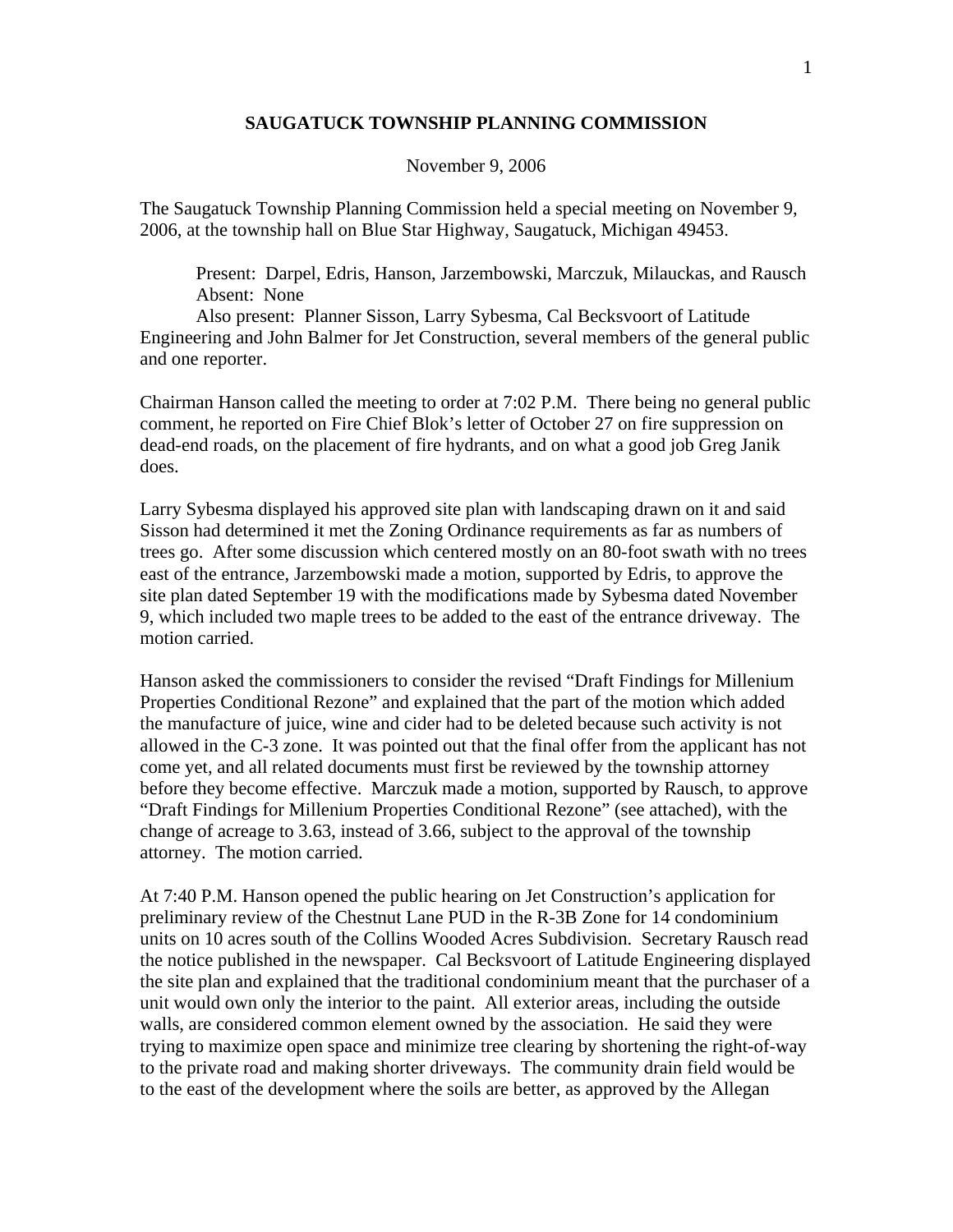County Health Department. Private wells will be drilled, and Becksvoort said the health department allows four units to a well. He proceeded to review Sisson's memo with his replies, dated November 9. He said there are 1.8 acres of wetlands as opposed to Sisson's figure of 6.6. Becksvoort supported his preference for an inverted crown roadway by arguing that the drainage would go to catch basins and eventually to a detention pond to the west of the units where the water table is high. He maintained the development would not release any more water than already leaves the site now; in fact, he said they would retain water in this pond and install dry hydrants for the purpose of fire suppression for the entire neighborhood. In addition to this, they are willing to create a foot path over a 20-foot wide reinforced earth access road as an extension of Hickory Lane to provide emergency access with a KnoxBox. He agreed to a 48-foot radius for the cul-de-sacs.

Milauckas questioned the 14 buildings, thinking zoning allowed 7 buildings, and Sisson replied that the Zoning Ordinance allows duplexes in R-3B, and these are detached. Well above the 35% open space is proposed. Sisson told Becksvoort the township road requirements should be observed as opposed to the inverted crown proposed. As far as the 50-foot ROW goes, Sisson wondered where public water might go if it were ever available, and Becksvoort said they would provide easement to comply with the township. Sisson also suggested a waiver would be necessary for the houses to be only 35 feet from the edge of the road, because that is not consistent with other developments. Becksvoort had referred to Lot #20 of the Collins Wood subdivision as encroaching upon this 10 acres, but said they would be willing to screen it, and Sisson suggested that existing vegetation should be left. Hanson pointed out that the position of existing homes nearby should be pictured on this plan. Rausch wanted to know how they could build an emergency access through a wetlands area, and Becksvoort replied that it can be mitigated through the DEQ for the health, welfare and safety of the population.

Discussion continued about the "deed restrictions" imposed by William and Marjorie Collins in 1973 which require, among other things, that the homes be year-round and have garages of at least two stalls and that Zoning Ordinance setbacks be observed. Balmer responded that he thought the "unplatted" parcels pictured on the 1967 map were not included in these deed restrictions. Hanson asked him to investigate this and come back with a clear statement as to whether the deed restrictions apply. Marczuk asked why shared wells were proposed when power outages might occur and adversely affect four homes instead of only one. Becksvoort replied that individual wells could be drilled. Marczuk also wondered how such a quantity of water could be guaranteed in the detention pond, and Becksvoort replied their borings indicated the water was within 4 feet of the surface in the driest part of the summer.

Hanson proceeded to read from the many letters of opposition received: (1) Kaye Clemens/Jeanne Triner, 6908 Lakeshore Dr., say tree clearing, septic, wells and run-off would jeopardize the fragile environment and the lake bluff; (2) Judith Coffield, 2641 Lakeshore Dr., is concerned about density, drainage, wetlands, increased traffic, beach access, tree clearing contributing to noise from I-196 and emergency vehicle access; (3) Jim and Gini Cooper, 6946 Colver, focus on the Artemis Environmental study of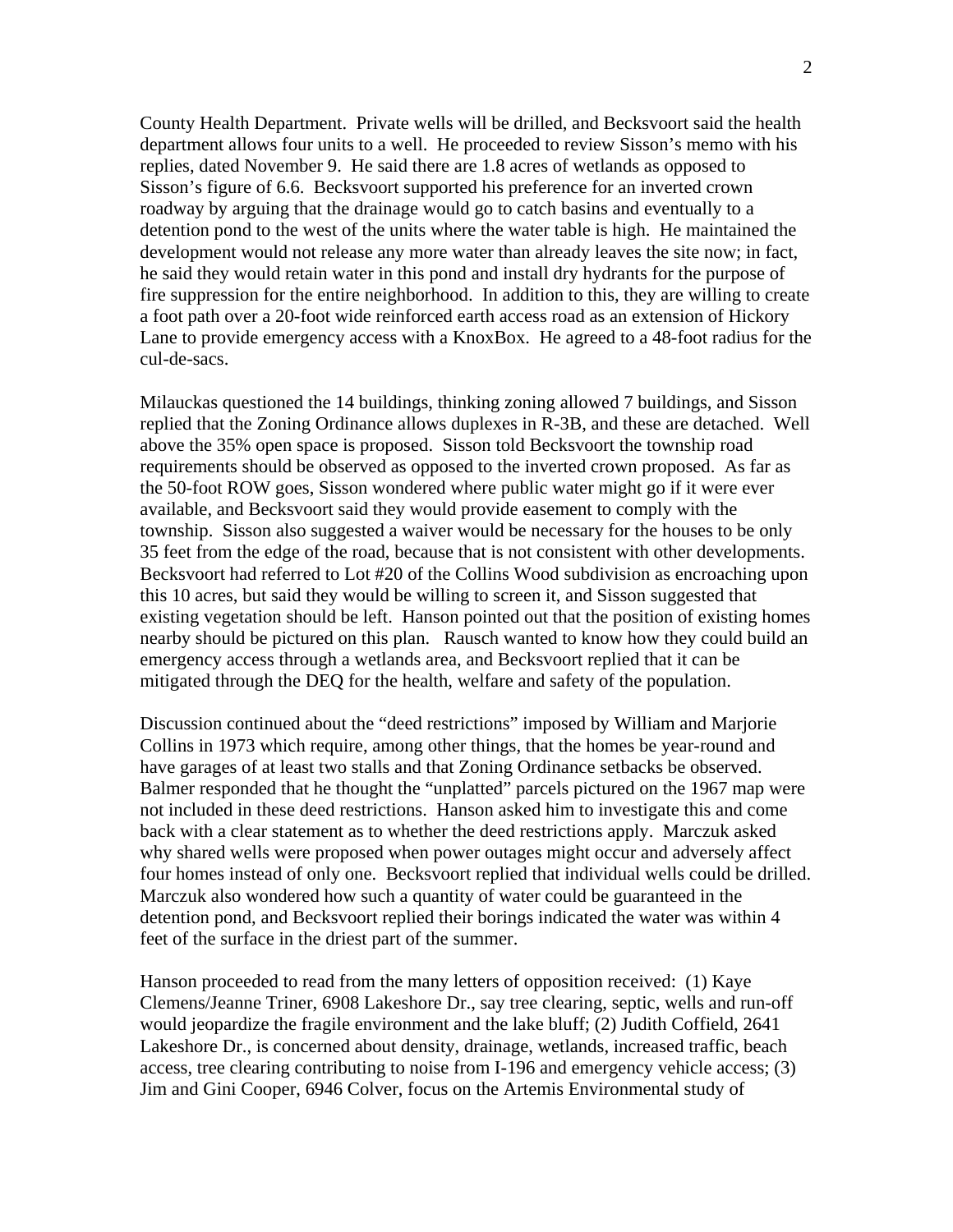wetlands and are concerned that 14 units would be built in an upland deciduous forest where 36% of the flora are wetland species, they wonder what the figures would be in the spring, and they provide an aerial photo showing the natural flow of drainage to the bluff; (4) Dr. William and Annette Frymark, 2647 Lakeshore Dr., are concerned that run-off from the septic systems would be a health hazard and they object to the density; (5) Paula Grubben/Paulette Yetter, 6907 Butternut Lane, say the deed restrictions demanding garages and completion in one year are not met and they are concerned that run-off would destroy the only ingress/egress by eroding Lakeshore Drive; (6) David and Virginia Holder, 6924 Butternut Lane, say this development would have a negative impact on neighbors and future property buyers because it is in opposition to R-3B zoning; (7) Tim and Deb Locker, 2659 Lakeshore Dr., are concerned that the run-off from this development would disrupt the natural water flow in the area and overburden the underground drainage system that runs the length of their property to the lake and they ask that a performance bond be required of the builder; (8) John and Deborah Matthai, 6936 Hickory Lane, refer to the deed restrictions, maintain that wetlands have not been determined by the DEQ and location for buildings and easements cannot therefore be proposed, wonder how the community septic system will be maintained and what will happen in the event of power outages, contend that the density does not conform with the zone and is inconsistent with the Tri-Community Plan when so many trees will have to be cleared; (9) Jerome Post, 2675 Chestnut Lane, refers to deed restrictions which he claims is binding on the entire parcel of Collins Wooded Acres, including currently undeveloped areas; (10) Priscilla Mueller, 2628 Lakeshore Dr., is concerned this development would devalue other properties in the area and cause dangerous run-off problems which could affect Lakeshore Drive; (11) Paul Renwick, 2675 Chestnut Lane, focuses on traffic, parking and fire hazards and emergency exits, pointing out that with no garages residents would park on the streets causing congestion; (12) Allen Rutzen, 2665 Lakeshore Dr., cautions against any ideas of beach access and asks that Jet Construction be prohibited from marketing this development as having beach access; (13) Charles VanDuren, 2657 Lakeshore Dr., maintains that all the neighboring property owners are against this development, that this land should be developed as 6 to 8 large single family home sites, that this would create infrastructure problems and environmental issues; (14) Edward and Stephanie Watts, 2593 Lakeshore Dr., point out the competition in real estate now and worry that the land will be cleared and nothing built because there is no market; (15) Dianne Wendt/Becky Boyette, 2676 Chestnut Lane, are concerned about the density, strains on water supply, traffic and parking, and safety hazards; (16) James Wentzell, 2659 Chestnut Lane, is concerned with run-off and contamination from the community septic system which would come through his property and with the increased demand on the water supply in the area; and (17) Atty James Schipper of Rhoades McKee in Grand Rapids thinks the deed restrictions and the community septic system are the main issues of concern and includes a copy of the deed restrictions.

Hanson then opened the hearing to public comment, and (1) Priscilla Mueller, 2628 Lakeshore Dr., said she is the largest adjacent property owner and the area is very wet. (2) Deborah Matthai, 6936 Hickory Ln., said she was concerned because of Jet Construction's performance at Serenity Pines. (3) James P. Maloney, 2671 Lakeshore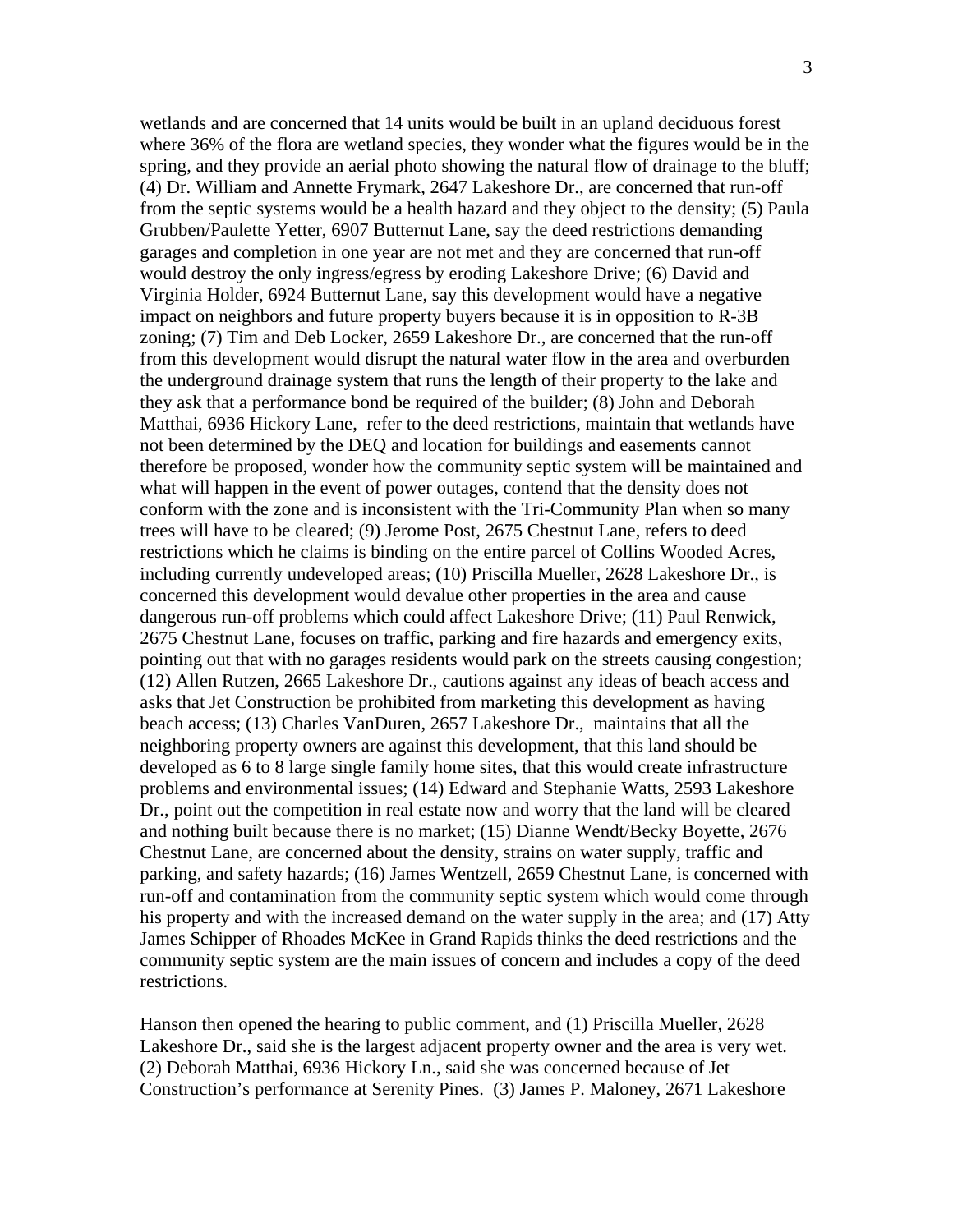Dr., wondered if the properties are marketed as lake access, and Balmer said he had only gone as far as to contact the Road Commission. Maloney said he had been told by the township that nothing could be put on the road end (Colver Road) because it was only 46 feet wide. Sisson asked if it were possible to climb down and was told NO. Sisson added that whatever was put there would have to be for the use of the public. (4) Tim Locker, 2659 Lakeshore Dr., said Larry Brown of the Road Commission told him they would not give a private individual permission to build that access and the Road Commission would never build one because of the liability. Furthermore, the township would have to ask the Road Commission for a ruling on that. (5) Herb Bills, 6510 Bendemeer, said the owner of this parcel was not necessarily the owner of the easements on the property. He added that the surrounding "unplatted" areas did not perc for septic and were split off as only partially buildable, but the deed restrictions applied to the entire parent parcel. The easements of 66' are owned by the owners of all the properties and 40' setbacks apply. He said there are six or seven lots that could be developed with a community septic system as part of the whole subdivision. (6) Marcia Tucker, 6948 Colver St., said her first concern was the community septic system: require a performance bond, require that the developer establish an escrow account, require a back-up generator in case of power interruptions, require an inspection schedule, and require the homes be restricted to 2 bedroom with no garbage disposals. (7) Ginnie Cooper, 6946 Colver St., pointed out that the wetland study was done in August but there have been several years of drought and she would like to see a study in May. She said the majority of the homes proposed will be where water is already standing, and the drain field is very close to wetlands. (8) Pete Collins, representing his grandparents, said the intention was that the same density be maintained. (9) Charlie VanDuren, 2657 Lakeshore Dr., described the creek which carries ground water from neighboring properties under Lakeshore Drive, which drops 90 feet to the lake and which can take no more water because it erodes the bluff. He said it would be irresponsible to approve more than six or seven homes on this property. (10) Jerome Post, 2675 Chestnut Lane, wondered if construction begins in the winter of 2006, will it be cleared and then just sit. He was told that approval comes first and then there is a time schedule.

Becksvoort replied that the developer would protect the health, welfare and safety of the neighborhood, that they understood the drainage problems, that an escrow account was required by the DEQ for the community septic system, that the state forms a drain field association and regular monitoring is done by a state-licensed individual, that liability does not fall to the township. Becksvoort explained that wetlands shift, are not fixed forever. Determining wetlands depends on finding certain types of flora, finding hydric soils and finding water in the soil at a certain level. The DEQ certifies whether the analysis is correct, but only if the township gives the go-ahead for the development.

Balmer said the original plat showed 47 or 48 sites and he did not know why that plat was not executed, but he thought that was denser than what he is proposing. He said the community septic system would preserve trees because each home site would not have to be cleared for a septic system. He suggested that 10 acres should provide 20 half-acre home sites. Matthai countered that with the community septic system, Balmer is putting in more sites than he normally could since the western portion of the property is too wet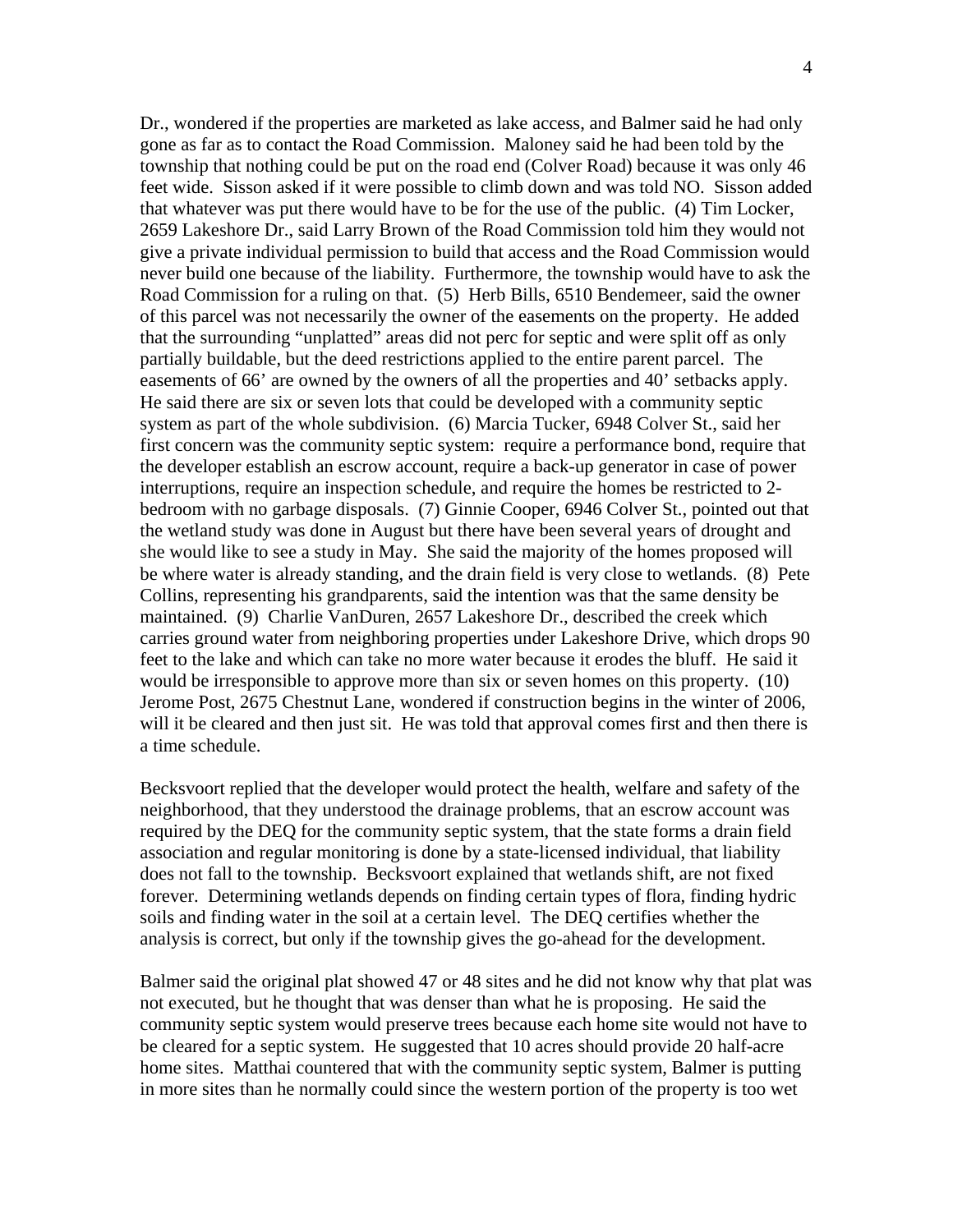to support development. Sisson said metes and bounds divisions would yield 6-7 lots. Balmer said they shifted home sites to protect the sound barrier from I-196.

Paul Renwick, 2675 Chestnut Lane, asked why a developer would put houses near a highway, and he suggested Serenity Pines looks like "a bomb site." Balmer said he has made changes in the Serenity Pines development which should produce a good result.

Rausch made a motion, supported by Darpel, to close the public portion of the hearing. The motion carried.

After a brief recess, when the meeting resumed, Rausch said she thought the application should be tabled for several reasons, and everyone concurred. Motion was made by Edris, supported by Darpel, to table Jet Construction's preliminary review until he has sufficient information to answer the concerns expressed here. The motion carried.

At 10:15 P.M., Hanson opened the public hearing on the Zoning Text Amendment Ordinance, prepared by Atty Bultje, which achieves compliance with the Michigan Zoning Enabling Act. Secretary Rausch read the notice published in the newspaper. There being no public comment, Edris made a motion to close the public portion of the hearing. Jarzembowski seconded and the motion carried.

Sisson explained that the amendments affect the definition, "the Zoning Act" instead of "the Township Zoning Act;" the ability of the Zoning Board of Appeals to grant use variances if the township has allowed that prior to this time and to enact by statute standards established in case law up to now; and the standardization of hearing notices. Saugatuck Township has in the past granted use variances and so may continue to do so. Hearing notices must be sent to property owners or tenants within 300 feet 15 days in advance, and must appear in the newspaper 15 days in advance as well.

Darpel made a motion to recommend to the township board that they adopt the Zoning Text Amendment Ordinance of August 23, 2006. Rausch seconded and a roll call vote produced a unanimous approval.

Meeting adjourned at 10:35 P.M. The next meeting is November 21 at 7:00 P.M. at the high school. The next regular meeting is November 27 at 7:00 P.M.

\_\_\_\_\_\_\_\_\_\_\_\_\_\_\_\_\_\_\_\_\_\_\_\_\_\_\_\_\_\_\_\_\_\_\_\_ \_\_\_\_\_\_\_\_\_\_\_\_\_\_\_\_\_\_\_\_\_\_\_\_\_\_\_\_\_\_\_

Betty A. White, Recording Secretary Sandy Rausch, Secretary

## **MOTIONS**